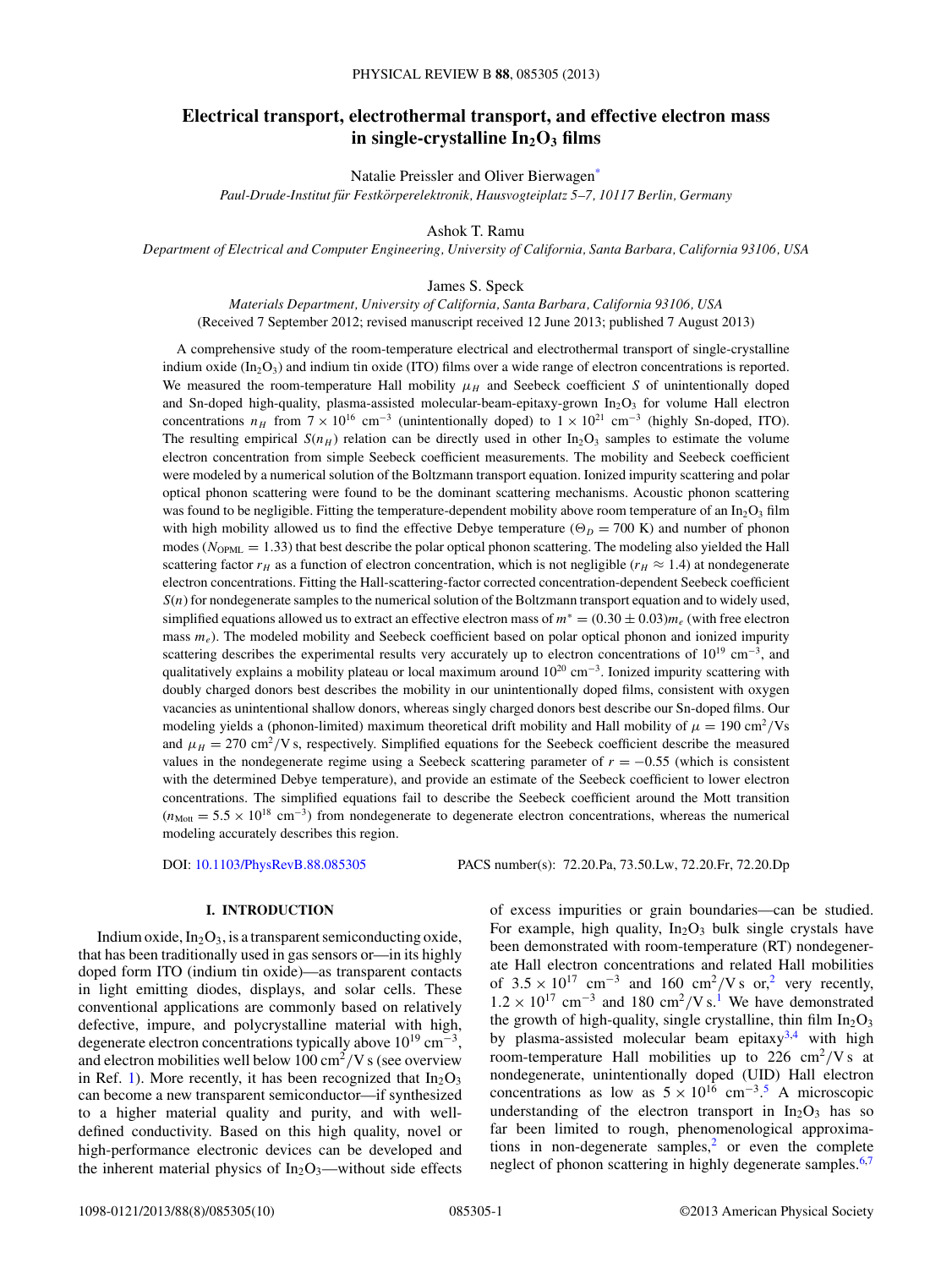Particularly, the impact of phonons on transport (optic or acoustic, their microscopic parameters) and the effective electron mass is still not well established. The relatively low electron mobility of  $In_2O_3$  makes it difficult to determine the electron effective mass by cyclotron resonance but does not affect the extraction of effective electron mass from measured electron concentrations and Seebeck coefficients.

The Seebeck coefficient (thermopower and thermoelectric power) *S* is a thermoelectric transport property, that is easy to measure and provides valuable information about a noninsulating material: the sign of *S* depends on the carrier type (by convention negative for electrons and positive for holes) and its magnitude is a function of the scattering mechanisms and the Fermi level, which in turn depends on the carrier effective mass *m*<sup>∗</sup> and the volume carrier concentration *n*. Hence the Seebeck coefficient can be used to determine the carrier type, the volume carrier concentration (if *m*<sup>∗</sup> and the scattering mechanisms are known), or *m*<sup>∗</sup> (if *n* and the scattering mechanisms are known). Estimating the volume carrier concentration can, for example, help to determine if a sheet carrier concentration extracted from Hall effect measurements is due to the carriers spread across the total sample thickness or rather due to carriers in a thin interface or surface layer—a situation that has been observed in thin film  $InN<sup>8</sup>$  or  $SnO<sub>2</sub><sup>9</sup>$  $SnO<sub>2</sub><sup>9</sup>$  $SnO<sub>2</sub><sup>9</sup>$  samples. In addition, the Seebeck coefficient is an important parameter in the figure of merit  $ZT$ , which determines the efficiency of a material for applications in thermoelectric coolers or thermoelectric power generators. While many papers have been published on the temperature dependent Seebeck coefficient of polycrystalline $10-12$  and single crystalline<sup>13,14</sup> In<sub>2</sub>O<sub>3</sub> and ITO samples at particular volume electron concentrations (mostly in the context of thermoelectric applications), reports on the  $In_2O_3$  RT Seebeck coefficient as a function of *n* are limited to degenerate volume electron concentrations between  $1 \times 10^{19}$  cm<sup>-3</sup> and  $1 \times 10^{21}$  cm<sup>-3</sup> for bulk In<sub>2</sub>O<sub>3</sub> ceramics<sup>[15](#page-9-0)</sup> and polycrystalline thin  $In_2O_3$  films.<sup>[16](#page-9-0)</sup> Measured Seebeck coefficients have been compared to modeled Seebeck coefficients based on simplifications of the Boltzmann transport equation  $(BTE)$ ,  $10,11,15-18$ but which are typically restricted to being either well within the degenerate or the nondegenerate regime, the relaxation time approximation, or a parabolic conduction band. Another approach $19$  numerically solves the full BTE which makes it not subject to the above mentioned restrictions and will be used in this work.

In this contribution we report a systematic, combined experimental and theoretical study of the RT electron transport properties and Seebeck coefficient of  $In_2O_3$ . The experiments are based on high quality, single crystalline  $In_2O_3$  thin films with Hall electron concentrations from  $7 \times 10^{16}$  cm<sup>-3</sup> up to  $1 \times 10^{21}$  cm<sup>-3</sup>, i.e., from the—previously unexplored nondegenerate regime up to the ITO regime at the doping limit of  $In_2O_3$ . Both electron mobility and Seebeck coefficient are consistently modeled with a numerical solution of the full Boltzmann transport equation, to clarify the main scattering mechanisms and their microscopic parameters, including the electron effective mass. The temperature dependent Hall mobility of a nondegenerate sample allowed us to determine the details of the dominant polar optical phonon scattering.

### **II. EXPERIMENT**

#### **A. Samples**

The investigated samples consist of approximately 500 nm thick  $In_2O_3(001)$  layers grown by plasma-assisted molecular beam epitaxy on (001) oriented, insulating yttria-stabilized zirconia  $(ZrO<sub>2</sub>:Y, YSZ)$  at an optimized substrate temperature of  $650^{\circ}$ C and different oxygen-to-indium flux ratios.<sup>[3](#page-8-0)</sup> The films are continuous, single crystalline, and of high structural quality.[4](#page-8-0)

A wide range of volume electron concentrations was covered by using UID and intentionally doped samples. UID samples possess Hall volume electron concentrations up to 1018 cm−3, which could be decreased to values as low as  $7 \times 10^{16}$  cm<sup>-3</sup> by annealing in an oxygen atmosphere at 750  $\degree$ C for 60 s.<sup>5</sup> Higher Hall volume electron concentrations up to 10<sup>21</sup> cm<sup>-3</sup> were realized by doping the films with Sn.<sup>[20](#page-9-0)</sup>

For the electrical and thermoelectric measurements the wafers were cleaved into approximately  $4 \times 6$  mm<sup>2</sup> rectangular chips. Ohmic contacts were prepared by pressing small indium pieces on the bare surface of the samples, and the ohmic contact formation was facilitated by the existing surface electron accumulation layer. $21$  The Hall sheet electron concentration  $n_{2D}$  and the electrical conductivity *σ* were measured employing Hall effect and conductivity measurements, respectively, in van der Pauw geometry, $^{22}$ with contacts in the corners. $23$  The Hall volume electron concentration  $n_H$  was determined by dividing  $n_{2D}$  by the total thickness of the  $In<sub>2</sub>O<sub>3</sub>$  layer. The highest-mobility, lowest-electron-concentration sample, coinciding with sample S3 in Ref. [5,](#page-8-0) was measured to higher temperatures to analyze the phonon scattering, whose relative impact on mobility is maximized at these conditions.

The large thickness of all our films ensured that the electron transport properties were dominated by the bulk of the film rather than a possible interfacial carrier system, and the contribution of the surface electron accumulation layer to the transport was negligible. $5,21$  $5,21$ 

#### **B. Setup to measure the Seebeck coefficient**

Figure [1](#page-2-0) schematically shows the experimental setup employed for measuring the Seebeck coefficient in air at RT. The approximately  $4 \times 6$  mm<sup>2</sup> large sample was placed between the Peltier elements and temperature differences  $\Delta T$ up to 15 K were applied. Ohmic contacts were confirmed by the linearity of the current-voltage curves measured between the contacts. Heat conduction paste (type KP92) formed a thermally conducting bridge but provided electrical isolation between the thermocouples and the sample surface. The thermoelectric potential  $V_{TH}$ , on the order of a few mV, was measured simultaneously to  $\Delta T$  using high-impedance voltmeters (Keithley 4200-SCS, SMU cards). The negative ratio of the thermoelectric potential and the temperature difference is defined as the Seebeck coefficient. In detail, the measured Seebeck coefficient *S*meas is given by the difference of the Seebeck coefficient of the sample *S*sample and that of the voltage probes  $S_{\text{probe}}$ , where  $S_{\text{probe}}(W) = 0.9 \mu V/K$  is negligible compared to  $|S_{\text{sample(In}_2O_3)}| > 10 \mu V/K$ . To remove the influence of any voltage offsets we used the differential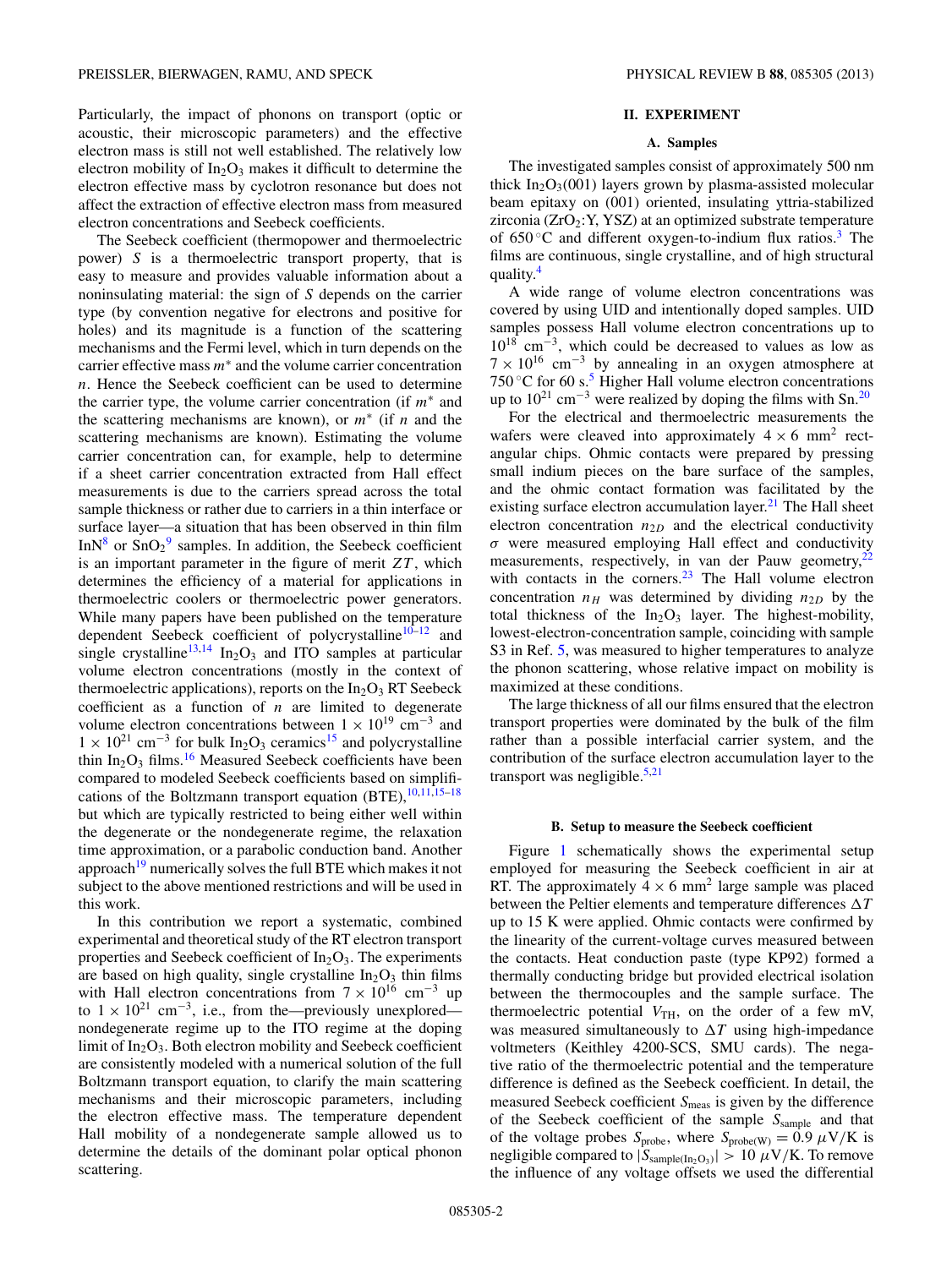<span id="page-2-0"></span>

FIG. 1. (Color online) Schematics of the experimental setup to measure the Seebeck coefficient *S*<sub>meas</sub>. Two Peltier elements produce a temperature difference  $\Delta T = T_1 - T_2$  within the sample by heating one side while cooling the opposite side. The temperature difference is measured by two thermocouples, one at each side of the sample in close vicinity to the electrical contacts. In open circuit conditions the thermoelectric potential  $V<sub>TH</sub>$  is measured at these contacts with a voltmeter.

method in steady-state conditions and determined the Seebeck coefficient  $as<sup>24</sup>$  $as<sup>24</sup>$  $as<sup>24</sup>$ 

$$
S_{\text{meas}} \approx S_{\text{sample}} = -\frac{dV_{\text{TH}}}{d\Delta T} \,. \tag{1}
$$

## **III. RESULTS**

### **A.** Measured Seebeck coefficient,  $S(n_H) \rightarrow n_H(S)$

Figure 2 shows a semilogarithmic plot of the measured RT Seebeck coefficient of  $In_2O_3$  as a function of Hall volume



FIG. 2. Measured Seebeck coefficient *S*<sub>meas</sub> (solid stars) as a function of the Hall volume electron concentration  $n_H$  of  $In_2O_3$ . The solid line represents our suggested empirical relation of Seebeck coefficient and Hall volume electron concentration. The error bars represent the reproducibility of the measurements. Results from literature are included (open triangles): Guilmeau *et al.*, [15](#page-9-0) de Wit, Van der Bom, and de Groot,[10](#page-9-0) Kumar *et al.*, [11](#page-9-0) and Wu *et al.*[12](#page-9-0) Corresponding mobility data for our own samples and those by Guilmeau *et al.* are shown in Fig. 3. The inset shows the measured thermoelectric potential  $V<sub>TH</sub>$ as a function of the temperature difference  $\Delta T$  for one sample with a best-fit straight line. The negative slope of this line is the Seebeck coefficient (marked by the arrow).

electron concentration. The negative sign of the Seebeck coefficient indicates *n*-type conductivity and the magnitude of *S*meas decreases with increasing volume electron concentration. The Seebeck coefficient ranges from  $\sim$  -500  $\mu$ V/K at  $n_H$  =  $7 \times 10^{16}$  cm<sup>-3</sup> to  $\sim -10 \mu V/K$  at  $10^{21}$  cm<sup>-3</sup>.

As a first immediate application, the empirical  $S(n_H)$ relation (solid line in Fig. 2) can be used as a calibration curve to estimate the Hall volume electron concentration in other  $In_2O_3$  samples based on their measured Seebeck coefficient, i.e., as  $n_H(S)$ . The low relative deviation of the measured Seebeck coefficients (data points, also from other groups and sample types) from this empirical calibration curve would translate into a factor of 2 uncertainty for  $n_H$ . Comparison to the corresponding relative deviation in mobility (cf. Fig. 3) shows that the Seebeck coefficient is much less sensitive to the detailed scattering mechanisms than the mobility.

#### **B. Hall mobility**

The Hall mobility as function of Hall electron concentration is shown in Fig. 3. The general trend of decreasing mobility with increasing electron concentration can be observed, and is typically related to the increasing impact of ionized impurity scattering due to increasing donor concentration. Interestingly, a local peak or plateau of the mobility is observed around  $n_H = 10^{20}$  cm<sup>-3</sup>, which will be qualitatively explained by our mobility modeling. The large spread of mobilities, e.g., around  $n_H = 10^{19}$  and  $2 \times 10^{20}$  cm<sup>-3</sup>, indicates additional scattering in the lower-mobility samples, e.g., due to compensating acceptors, dislocations, or grain boundaries, and demonstrates that the electron mobility is a very sensitive probe to imperfections in the crystal. For example, the polycrystalline bulk ceramic samples by Guilmeau *et al.* but also singlecrystalline thin film samples by Ohta *et al.* show comparably



FIG. 3. Measured Hall mobilities  $\mu_H$  as a function of the Hall volume electron concentration  $n_H$  of In<sub>2</sub>O<sub>3</sub>. UID (squares) and Sndoped (circles) samples are marked separately. Results on doped In<sub>2</sub>O<sub>3</sub> from literature are included (Ohta *et al.*,<sup>[25](#page-9-0)</sup> Koida and Kondo,<sup>26</sup> Koida *et al.*,<sup>[27](#page-9-0)</sup> and Guilmeau *et al.*).<sup>15</sup> The corresponding Seebeck data can be found in Fig. 2 for our samples (marked here by solid symbols) and for those by Guilmeau *et al.* (open triangles).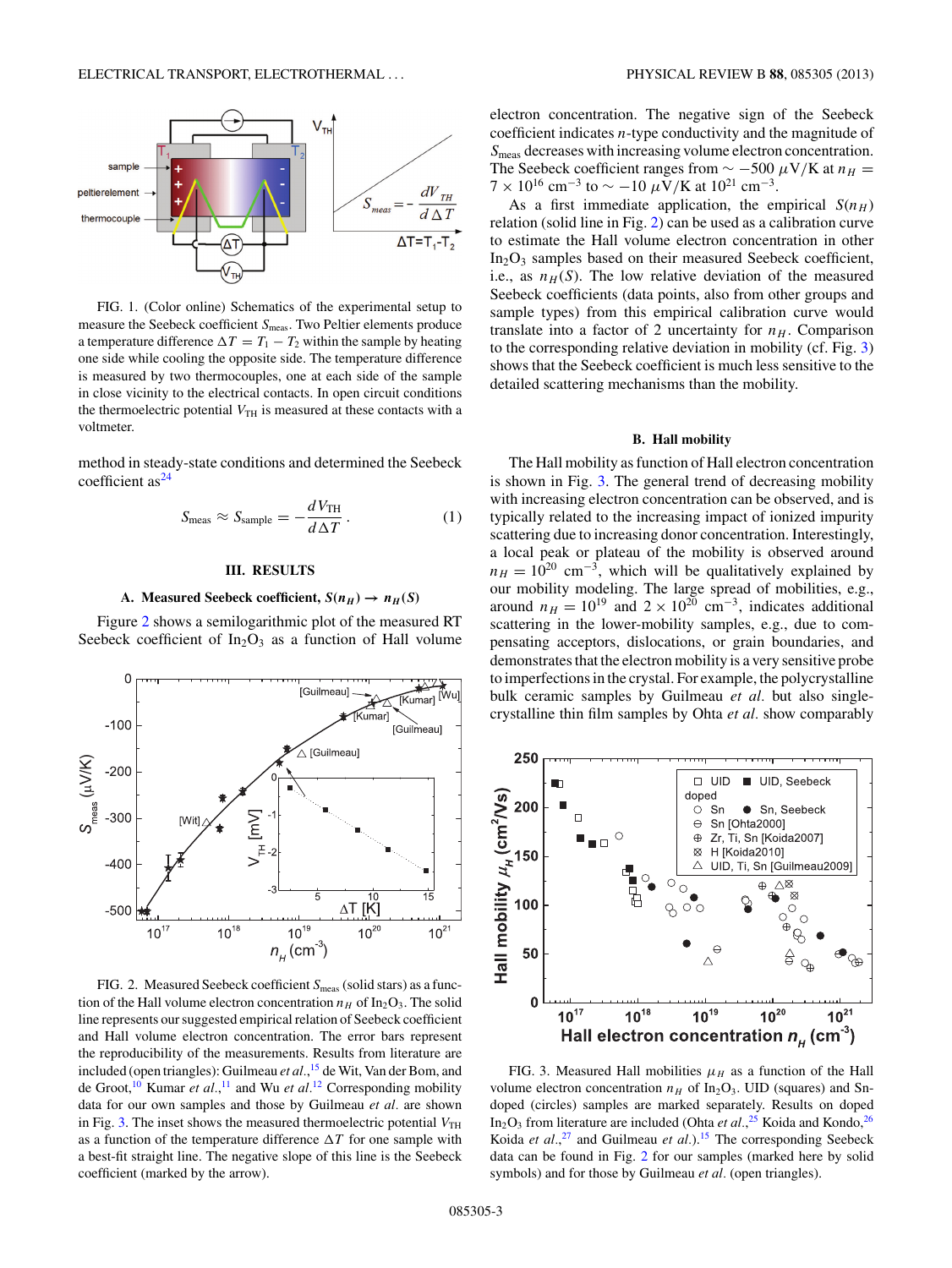<span id="page-3-0"></span>TABLE I. Parameters used for the numerical modeling. <sup>∗</sup>Within this study we have derived  $T_D$  and  $N_{\text{OPML}}$  by modeling the hightemperature mobility, and *m*<sup>∗</sup> by careful comparison of electron concentration and Seebeck coefficient taking into account the modeled Hall scattering factor. #The charge of ionized impurities has been considered 2 for oxygen vacancies or 1 for Sn donors.

| Parameter (physical unit)                                                               | Value                |
|-----------------------------------------------------------------------------------------|----------------------|
| Debye temperature $\Theta_D$ (K)                                                        | 700*                 |
| Effective electron mass $m^*(m_e)$                                                      | $0.30*(0.22)^{31}$   |
| Longitudinal optical phonon modes $N_{\text{OPMI}}$ .                                   | $1.33(2.15)$ *       |
| Charge of ionized impurity $Z(e)$                                                       | 1 and $2^{\#}$       |
| Band gap $(eV)^{32}$                                                                    | 2.9                  |
| Relative permittivity at high frq. $\epsilon_{r,\infty}$ ( $\epsilon_0$ ) <sup>33</sup> | 4.0                  |
| Static dielectric constant $\epsilon_{r,0}$ ( $\epsilon_0$ ) <sup>33</sup>              | 9.0                  |
| Number of atoms per cubic unit cell $N^{34}$                                            | 80                   |
| Lattice constant a $(nm)^{34}$                                                          | 1.0118               |
| Density $\rho$ (kg/m <sup>3</sup> ) <sup>34</sup>                                       | $7.12 \times 10^3$   |
| Longitudinal elastic constant $c_1$ (Pa) <sup>35</sup>                                  | $3.0 \times 10^{11}$ |
| Sound velocity $v_s = \sqrt{c_l/\rho}$ (m/s) <sup>36</sup>                              | $6.4 \times 10^{3}$  |
| Acoustic deformation potential $D_a$ (eV) <sup>35</sup>                                 | $-4.31$              |

low mobilities around  $n_H = 10^{19}$  and  $2 \times 10^{20}$  cm<sup>-3</sup>. On the other hand, another ceramics sample by Guilmeau *et al.* at  $n_H \approx 1.5 \times 10^{20}$  cm<sup>-3</sup> shows one of the highest reported mobilities.

#### **IV. MODELING AND DISCUSSION**

#### **A. Numerical solution to the Boltzmann transport equation**

The mobility and Seebeck coefficient is modeled by solving the BTE using an extension of Rode's iterative method.<sup>[28](#page-9-0)</sup> This approach treats the full BTE—as opposed to the truncated linear form<sup>[29](#page-9-0)</sup> frequently used in the literature—which enhances its validity at degenerate doping levels. The theoretical finding, that Sn doping does not significantly influence the band structure due to donor bands,  $30$  encourages us to provide the numerical solution up to very high Sn concentrations (up to 1021 cm−3). Our approach does not rely on the relaxation time approximation, thereby describing optical-mode phonon inscattering, and includes the nonparabolicity of the conduction band of  $In_2O_3$  as well as Pauli's exclusion principle. Details on the implementation are given in Ref. [19.](#page-9-0)

The relevant material parameters for the modeling, shown in Table I, were taken from literature or were extracted in this work, which makes the transport modeling an iterative, selfconsistent procedure: for example, modeling of the electron mobility allowed us to extract the Hall scattering factor and Seebeck scattering parameter. These enter the modeling of the Seebeck coefficient, which together with the Hall data was used to extract the effective electron mass, which entered the mobility modeling.

### **B. Mott criterion, degeneracy**

The Mott criterion<sup>[37](#page-9-0)</sup>  $n_{nd} < (0.26a_B m^* / m_e / \epsilon_r)^3 < n_d$ (with hydrogen Bohr radius  $a_B = 0.053$  nm, relative dielectric



FIG. 4. Temperature dependent Hall mobility of a high mobility UID sample and mobility fit. Besides POP scattering, the fit takes into account IIS, ADP scattering, and the Hall scattering factor. The parameter set for POP scattering was varied to fit the mobility at  $T = 500$  K.

permittivity at low frequency of In<sub>2</sub>O<sub>3</sub>  $\epsilon_r = 9^{33}$  $\epsilon_r = 9^{33}$  $\epsilon_r = 9^{33}$  and  $m^*$ ) defines the Mott transition from nondegenerate (indicated by subscript "*nd*") to degenerate (indicated by subscript "*d*") electron concentrations. For  $m^* = 0.30m_e$ , extracted in this study, we find the Mott transition at  $n_{\text{Mott}} = 5.5 \times 10^{18} \text{ cm}^{-3}$ .

#### **C. Scattering mechanisms and mobility**

For simplification and due to a lack of independent data on dislocations, compensating acceptors, or grain sizes for the samples with lower mobility, the modeling will be limited to the dominant intrinsic scattering mechanisms, i.e., scattering by phonons and by the ionized donors, similar to Ref. [38.](#page-9-0) Indeed, we have already shown that our nondegenerate, highquality samples are clearly dominated by phonon scattering and that the donors are fairly shallow.<sup>[5](#page-8-0)</sup> Therefore, almost all donors are ionized, and this trend will even increase towards higher doping levels (where impurity scattering becomes more important) as the samples turn degenerate. Because the number of neutral donors is negligible in this case, we can neglect neutral impurity scattering. Electron-electron scattering, as suggested to be important in Ref. [15,](#page-9-0) can also be neglected as it does not change the total electron momentum and thus not the mobility.

### *1. Ionized impurity scattering and charge of impurity*

We have strong evidence for doubly charged bulk oxygen vacancies<sup>[6](#page-8-0)</sup> to act as shallow donors in our UID  $In<sub>2</sub>O<sub>3</sub>$ samples.<sup>5,[39](#page-9-0)</sup> Sn donors, in contrast, are only singly charged in the  $In_2O_3$  lattice. Ionized impurity scattering (IIS) for both cases is modeled. For a given electron concentration, fully ionized donors, and the absence of compensation, the mobility due to IIS from doubly charged donors is exactly half that due to IIS from singly charged donors.<sup>6</sup>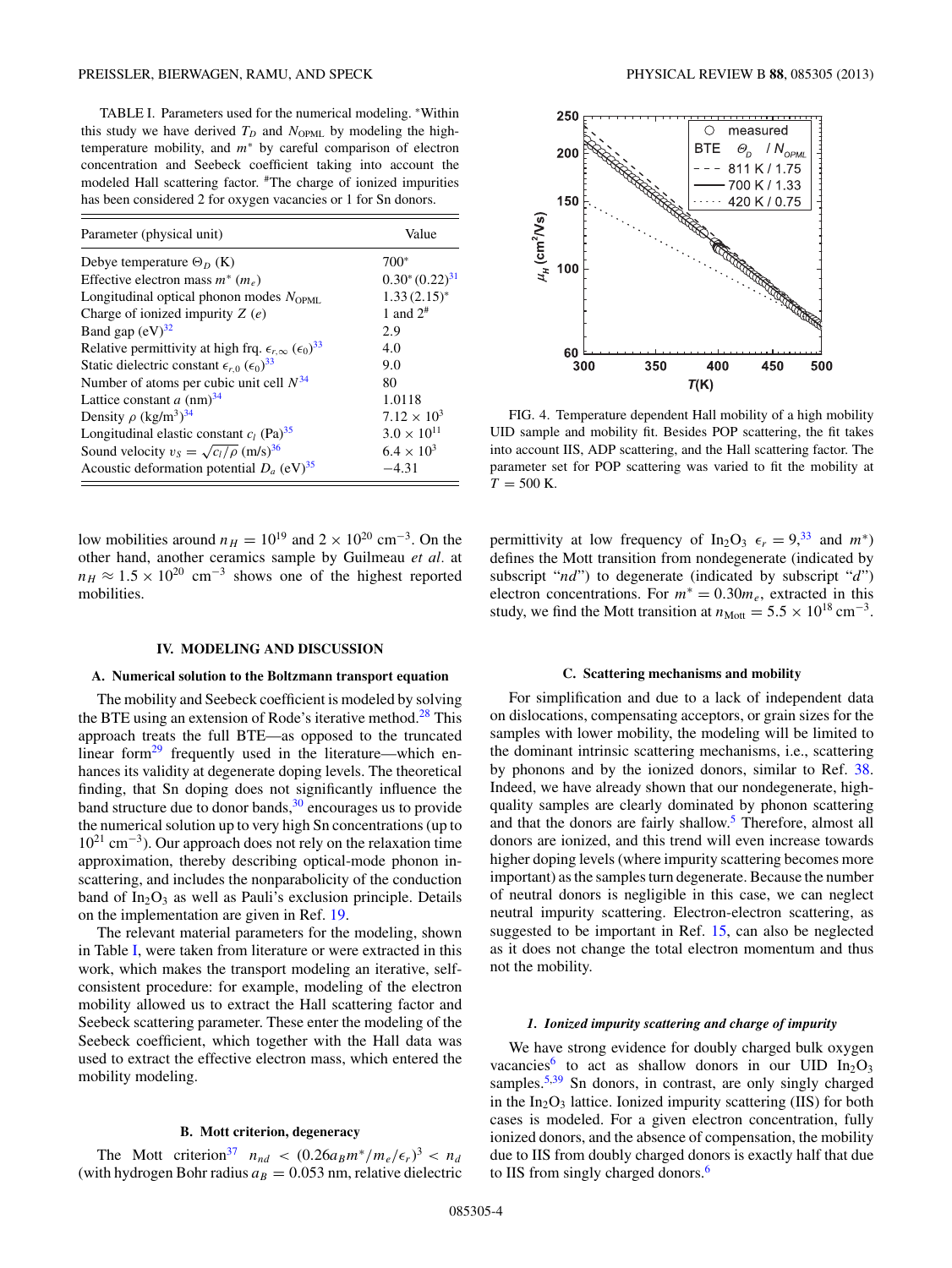<span id="page-4-0"></span>

FIG. 5. Modeled RT (300 K) mobility as function of electron concentration for different scattering mechanisms:  $ADP = a$ coustic deformation potential;  $POP = polar$  optical phonon;  $IIS = ionized$ impurity scattering. (As indicator for the temperature dependence and for comparison with Fig. [4,](#page-3-0) the modeled mobilities at 500 K are also shown). Left: overview for individual scattering mechanisms. Right: modeled individual mobility due to POP and IIS scattering, approximated total mobility using Matthiessen's rule and the individual mobilities, modeled total mobility, and modeled total Hall mobility (taking into account the modeled Hall scattering factor of Fig. [6\)](#page-5-0).

# *2. Phonon scattering and effective Debye temperature of polar optical phonons*

Due to the polar nature of the  $In_2O_3$  crystal with partly polar bonds between In and O atoms, optical phonon scattering and acoustic phonon scattering limit the electron mobility. The acoustic phonon scattering is purely acoustic deformation potential (ADP) scattering as piezoelectric scattering can be ruled out because the bcc bixbiyte crystal structure of  $In_2O_3^{34}$  $In_2O_3^{34}$  $In_2O_3^{34}$  is centrosymmetric. The mainly *s*-like symmetry of the In<sub>2</sub>O<sub>3</sub> conduction band (made up of In 5*s* orbitals)<sup>[31](#page-9-0)</sup> leads to vanishing scattering due to optical deformation potential, <sup>40</sup> which means that the optical phonon scattering is purely due to longitudinal polar optical phonons (POP). $36$  The fact that ADP scattering is less important than POP scattering in polar semiconductors such as  $In_2O_3$  can be seen with the modeled mobilities in Fig. 5, and is related to the generally larger coupling constant for polar interactions than for a deformation potential. $40$  The physical quantities to model the ADP scattering: density  $\rho$ , velocity of sound  $v_s$ , and acoustic deformation potential  $D_a$  (given in Table [I\)](#page-3-0), have been extracted from the available literature. Even though some of these parameters are approximate only, they do not drastically change the magnitude of the ADP scattering rate.

POP scattering is characterized by the longitudinal optical phonon energy, parametrized as Debye temperature  $\Theta_D$ , and the number of longitudinal optical phonon modes  $N_{\text{OPML}}$ . The large number of 80 atoms in the cubic bixbyite  $In_2O_3$  unit cell<sup>[34](#page-9-0)</sup> results in a complex phonon spectrum with many longitudinal optical phonon modes of different phonon energy.<sup>41</sup> With this spectrum  $\Theta_D$  cannot be assigned to a single phonon energy, and setting *N*<sub>OPML</sub> equal to the high number of phonon modes results in unrealistically low modeled mobilities. Therefore, only an effective  $\Theta_D$  and  $N_{OPML}$  can describe the POP scattering in  $In_2O_3$ . Published Debye temperatures of  $In_2O_3$ range from 420  $K^{42}$  to 650–811 K (corresponding to phonon energies 56–70 meV).<sup>[41](#page-9-0)</sup> A simple approximation,<sup>[43](#page-9-0)</sup>  $\Theta_D =$  $\frac{hv_S}{2\pi k_B}$   $\sqrt[3]{\frac{6\pi^2 N}{V}}$ , based on number density of atoms  $N/V$  and speed of sound  $v_S$ , given Table [I,](#page-3-0) also results in a Debye temperature of  $\Theta_D = 811$  K.

To find suitable effective  $\Theta_D$  and  $N_{OPML}$  we are fitting our modeled mobility (including IIS and ADP scattering) to the temperature dependent mobility data above RT of a sample with high mobility and low donor concentration (sample S3) from Ref. [5\)](#page-8-0). This choice of sample and temperature ensures a maximized impact of phonon scattering and a minimized impact of all other scattering mechanisms on the mobility. The comparison shown in Fig. [4](#page-3-0) was performed for an electron effective mass  $m^* = 0.30m_e$  but the fit was repeated for  $m<sup>*</sup> = 0.22m<sub>e</sub>$ , which will be discussed later. We note that, in this double-logarithmic plot,  $\Theta_D$  mainly determines the slope, whereas  $m$ <sup>∗</sup> and  $N_{OPML}$  result mainly in a vertical displacement of the modeled curve. Therefore,  $\Theta_D$  is rather independent of the chosen  $m^*$  and  $N_{\text{OPML}}$  can be adjusted to the used  $m^*$ : an effective Debye temperature of  $\Theta_D = 700 \text{ K}$ with effective number of longitudinal optical phonon modes  $N_{\text{OPML}} = 1.33(2.15)$  for  $m^* = 0.30(0.22) m_e$  best describes our experimental data, and is our recommended parameter set for modeling the POP scattering.

#### *3. Comparison of scattering mechanisms, maximum mobility*

Figure 5(left) gives an overview of our modeled RT mobilities due to different scattering mechanisms as a function of electron concentration *n*. It clearly demonstrates a dominant POP scattering at low electron concentrations and negligible ADP scattering at all electron concentrations. This finding contrasts the early interpretation of Ref. [2](#page-8-0) that assigns acoustic phonon scattering and ionized impurity scattering as main scattering mechanisms. The mobility due to POP scattering is fairly constant at low *n*, and our model predicts a maximum RT mobility of 190 cm<sup>2</sup>/V s towards vanishing *n* and related donor concentration  $N_D$ . The mobility due to POP scattering decreases from  $n = 2 \times 10^{18}$  and  $2 \times 10^{19}$  cm<sup>-3</sup>, indicating the onset of optical phonon emission as the kinetic electron energy approaches the longitudinal optical phonon energy. The increasing POP mobility to higher electron concentrations is due to increasing screening of the optical phonons.<sup>44</sup>

IIS, modeled for singly charged and fully ionized donors, dominates POP scattering at *n* ( $n = N_D$ ) above 10<sup>20</sup> cm<sup>-3</sup>. Figure 5(right) demonstrates that even at these high electron concentrations POP scattering has a non-negligible influence on the total mobility and can explain the discrepancy of measured and modeled mobility in Refs. [6](#page-8-0) and [7,](#page-8-0) which disregarded phonon scattering.

### *4. Hall scattering factor, maximum Hall mobility*

The Hall scattering factor  $r_H$  is an often neglected quantity, which relates the drift mobility  $\mu$  and carrier concentration *n* to the corresponding quantities Hall mobility  $\mu_H$  and Hall concentration  $n_H$ , obtained from Hall measurements, as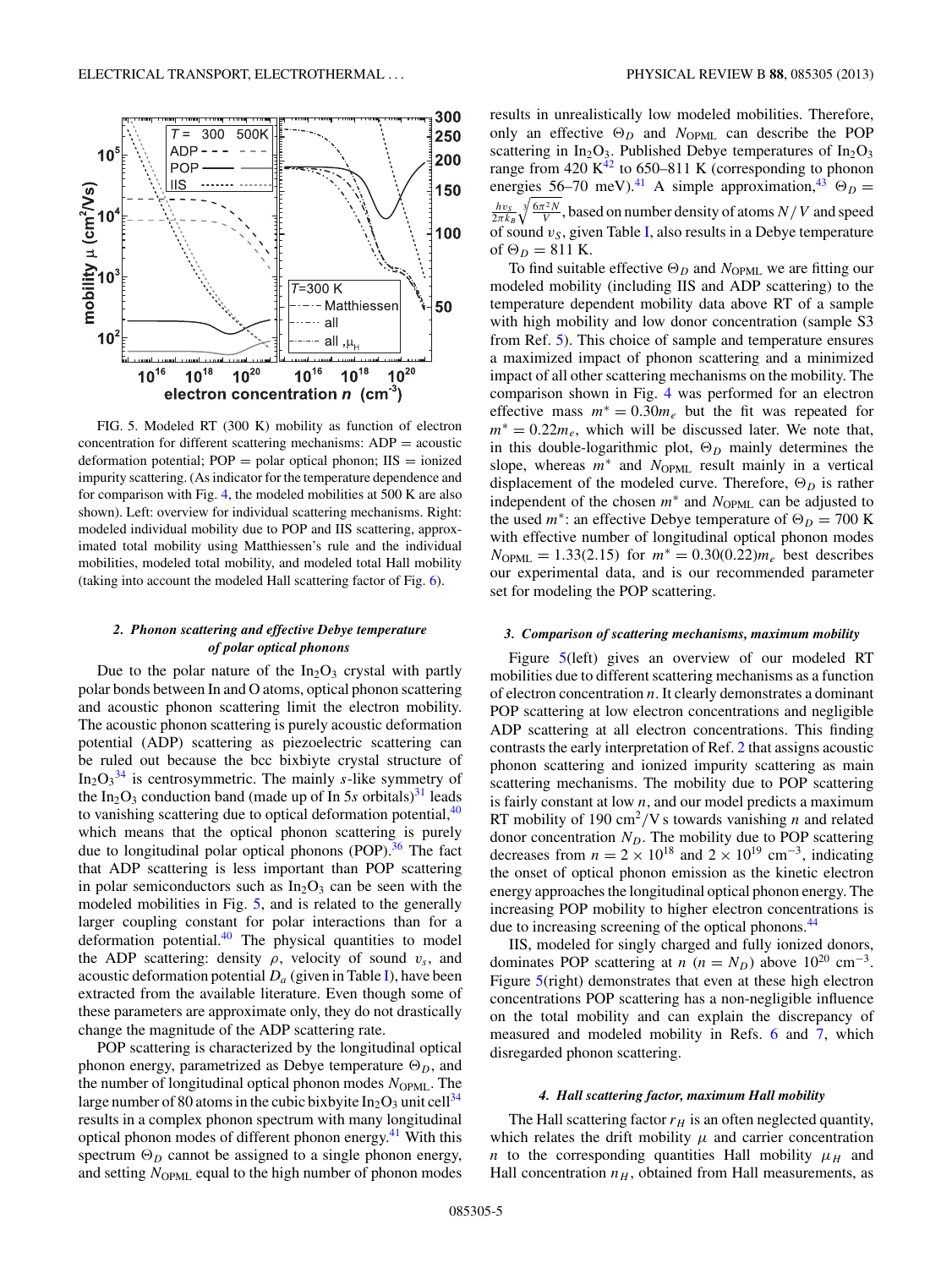<span id="page-5-0"></span>

FIG. 6. Modeled Hall scattering factor  $r_H$  at RT as a function of electron concentration for singly charged  $(Z = 1)$  and doubly charged  $(Z = 2)$  donors.

 $\mu = \mu_H / r_H$  and  $n = r_H n_H$ . It can assume values  $1 \le r_H \le 2$ , is close to unity at degenerate carrier concentrations (which is why it could be neglected in most published literature on  $In_2O_3$ ), and its deviation from unity at nondegenerate carrier concentrations depends on the scattering mechanisms. The Hall scattering factor extracted from our mobility modeling is shown in Fig. 6 and is used to convert measured data  $(n_H, \mu_H)$  to the quantities  $(n, \mu)$  used in the modeling. At nondegenerate electron concentrations, well below the Mott density,  $r_H \approx 1.45$ . At the Mott electron concentration  $r_H \approx$ 1*.*2, and becomes close to unity well above this concentration. The discrepancy between modeled Hall mobility and modeled mobility can be seen by comparing the mobility curves "all" and "all,  $\mu_H$ " in Fig.  $5$ (right). Consequently, our model predicts a maximum RT Hall mobility (at negligible ionized impurity concentration) of 270 cm2*/*V s, which is close to our empirically suggested value of 274 cm<sup>2</sup>*/*V s in Ref. [5.](#page-8-0)

#### *5. Comparison of measured and modeled mobility*

For the comparison of modeled and measured Hall mobility, shown in Fig. 7, we consider only the highest experimental values (our own and published by others as indicated) for each electron concentration, as these are less likely influenced by additional scattering mechanisms (dislocation, compensation, and grain boundaries). As indicated, the mobility modeling was performed for parabolic and nonparabolic conduction bands with different effective masses. Effective masses of  $0.22m_e$  and  $0.3m_e$  were chosen to represent two distinctly different but widely used values (see Table [II\)](#page-7-0). Simultaneous scattering by polar optical phonons, acoustic deformation potential, and ionized impurities as shown in Fig. [5](#page-4-0) was considered. We assumed uncompensated, fully ionized donors with charge of 2 (ionized oxygen vacancies) or 1 (ionized Sn-donor) to act as ionized impurities.

For Hall electron concentrations up to  $10^{19}$  cm<sup>-3</sup> the modeled mobility is relatively insensitive to the chosen band structures, and reproduces the experimental values very well. The close fit for UID films to the model with a donor charge of



FIG. 7. Comparison of measured (symbols) and modeled (lines) RT Hall mobility as function of Hall electron concentration. Modeling was performed for a parabolic or nonparabolic conduction band structure with different effective masses  $m^*$ , for singly  $(Z = 1)$ and doubly  $(Z = 2)$  ionized donors. Compensation was assumed to be absent (acceptor concentration  $N_A = 0$ ). (In correspondence to a modeled Seebeck coefficient in Fig. [9](#page-7-0) one data point (solid triangle) was modeled for compensation with  $N_A/N_D = 0.5$ .) The parameters from Table [I](#page-3-0) were used for the modeling. Nonparabolic band structures were implemented by using a simple **k** · **p** model as described in Eq. [\(1\)](#page-2-0) of Ref. [31.](#page-9-0)

 $Z = 2$  and that of the Sn-doped films to the model with  $Z = 1$ strongly supports our assumption of doubly charged oxygen vacancies to act as UID donors. (See Fig. 7.)

A plateau or local maximum of the experimental mobility is observable between  $n_H = 10^{19}$  and  $2 \times 10^{20}$  cm<sup>-3</sup>, which is qualitatively reproduced by the modeled mobility. Comparison to Fig. [5\(](#page-4-0)right) clarifies that this plateau arises from a coinciding decreasing mobility due to IIS and increasing mobility due to POP scattering with increasing electron concentration. The model, however, clearly underestimates the mobility irrespective of the assumed band structure, which could be related to an underestimated screening of the optical phonons, $45$  as for example described by Ehrenreich. $46$  The fit is closer for a band structure with  $m^* = 0.22m_e$ , even though our Seebeck and Hall data clearly indicates  $m^* = 0.3m_e$ . We speculate that this contradiction could be resolved by a modified screening approximation for optical phonons at high electron concentrations.

At  $n_H > 2 \times 10^{20}$  cm<sup>-3</sup>, the Hall mobility decreases again due to the predominant IIS [cf. Fig.  $5$ (right)]. It is clearly better described by a nonparabolic band structure, which is consistent with the onset of the nonparabolicity at high electron concentrations.

### **D. Seebeck coefficient**

Two approaches are used to model the Seebeck coefficient: the first approach employs commonly used, simplified equations and the second approach is based on the numerical solution of the BTE described above. All parameters which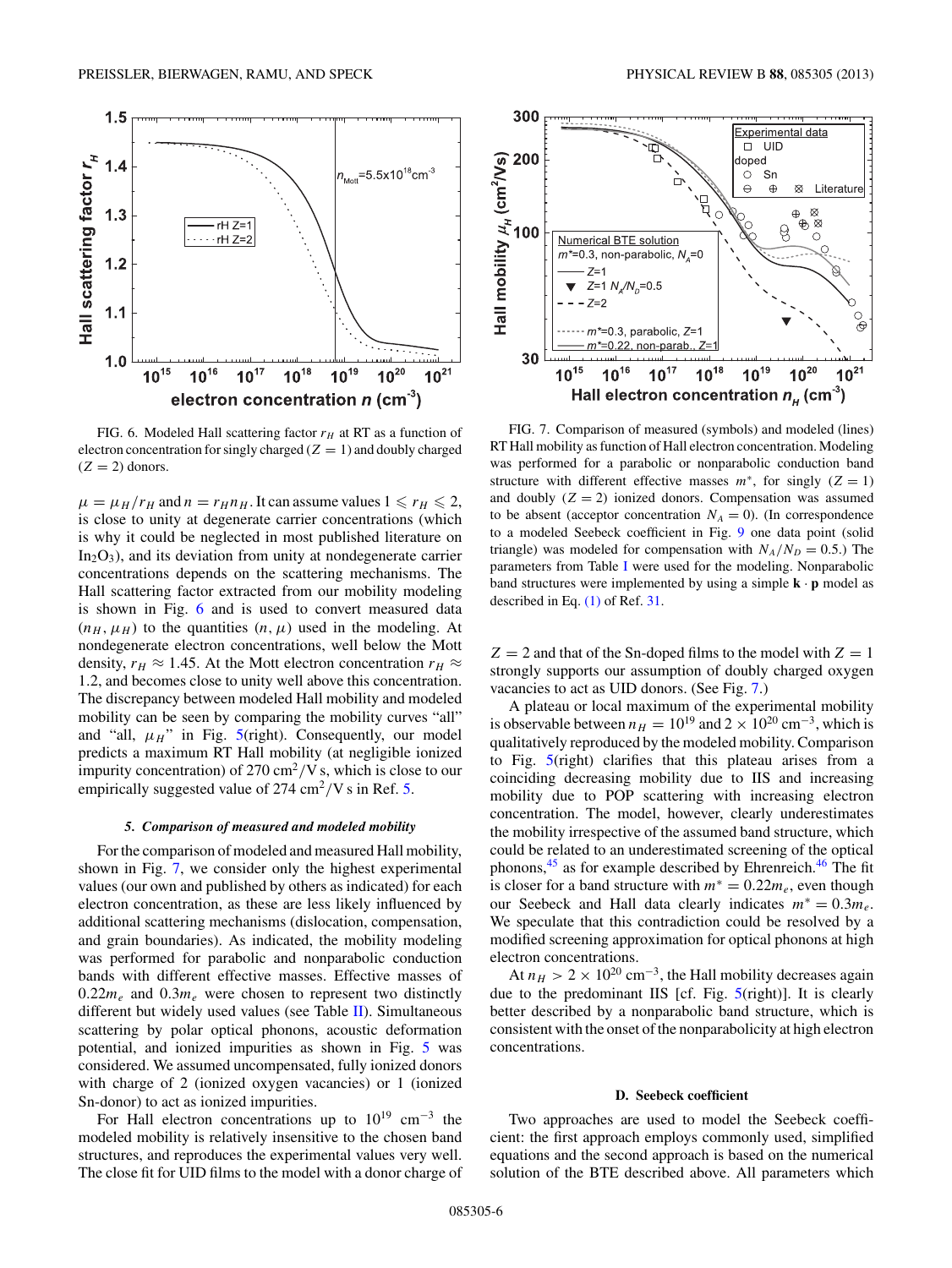<span id="page-6-0"></span>are used for the modeling are listed with corresponding value for  $In_2O_3$  in Table [I.](#page-3-0)

#### *1. Simplified equations*

There are two simplified, commonly used equations<sup>[36](#page-9-0)</sup> to calculate Seebeck coefficients as a function of volume electron concentration *n*, effective electron mass *m*∗, and Seebeck scattering parameter  $r$  which is related to the scattering mechanisms within the sample. The first of these equations is valid for nondegenerate volume electron concentrations, while the second one is valid for degenerate volume electron concentrations:

$$
S_{nd}(m^*, n, r) = -\frac{k_B}{e} \left( r + \frac{5}{2} - \eta \right),
$$
  
\n
$$
S_d(m^*, n, r) = -\frac{k_B}{e} \left( r + \frac{3}{2} \right) \frac{\pi^2}{3} \frac{1}{\eta}.
$$
\n(2)

On the right hand side,  $\eta(n,m^*,T) = [E_F(m^*,n,T) - E_C]$ /  $[k_B T]$  is the reduced electron chemical potential.  $E_F$  is the Fermi energy,  $E_C$  the conduction band minimum energy, and  $k_B T$  the thermal energy with Boltzmann constant  $k_B$ . Both equations are restricted to the relaxation time approximation and to a parabolic conduction band. Furthermore, Eqs. (2) are based on the assumption that the relaxation time *τ* follows a simple power law dependence on the electron kinetic energy  $E^r$  with the energy exponent  $r$  being the Seebeck scattering parameter. This power law dependence is appropriate for elastic scattering processes such as ionized impurity scattering for which  $r = 1.5$ , <sup>[47](#page-9-0)</sup> but it fails for inelastic scattering processes such as polar optical phonon in-scattering where  $\tau$  is not defined and  $r$  is not a constant. For the latter case, Ehrenreich determined an effective Seebeck scattering parameter *r* as a function of  $\Theta_D/T$ .<sup>[48](#page-9-0)</sup>

Based on our mobility modeling we determine the appropriate  $r$  for evaluating  $S$  with Eqs.  $(2)$ : we found acoustical phonon scattering to be completely negligible, polar optical phonon scattering to dominate the mobility for volume electron concentrations up to  $10^{20}$  cm<sup>-3</sup>, and scattering at ionized impurities to dominate above this concentration. Therefore, we obtain a Seebeck scattering parameter  $r = -0.55 \pm 0.01$  for polar optical phonon scattering from the results of Ehrenreich *et al.*<sup>[48](#page-9-0)</sup> and  $\Theta_D = 700$  K extracted from our mobility fit. The error bar of *r* covers Debye temperatures from 650 to 811 K, which correspond to results obtained from infrared lattice vibrations of  $In_2O_3$ .<sup>[41,49](#page-9-0)</sup> The modeled Seebeck coefficient based on the numerical solution to the BTE is also quite similar using the two different values for  $\Theta_D$ .

The reduced electron chemical potential *η* depends on the effective electron mass *m*∗, the volume electron concentration *n*, and the temperature *T* . For this dependence we used an analytical expression, suggested by Nilsson *et al.*, [50](#page-9-0) which is valid for the full range of volume electron concentrations (nondegenerate and degenerate):

$$
\eta = \frac{\ln \frac{n}{Nc}}{1 - \left(\frac{n}{Nc}\right)^2} + v \left(1 - \frac{1}{1 + (0.24 + 1.08v)^2}\right), \quad (3)
$$

$$
v = \left(\frac{3\sqrt{\pi} \frac{n}{N_C}}{4}\right)^{\frac{2}{3}},\tag{4}
$$



FIG. 8. (Color online) Measured Seebeck coefficient (black stars) as a function of the nondegenerate volume electron concentrations. The lines represent modeled Seebeck coefficients using the simplified equation for the nondegenerate case. Different effective masses are considered as indicated. The long, red line represents the best fit and serves as theoretically expected *S*(*n*) relation for smaller electron concentrations.

with the effective density of conduction band states  $N_c$  given by

$$
N_C = 2\left(\frac{2\pi m^* k_B T}{h^2}\right)^{\frac{3}{2}}.
$$
 (5)

### *2. Effective electron mass*

In the nondegenerate regime  $(n < 10^{18} \text{ cm}^{-3})$  the high mobility (and its temperature dependence) in our samples indicated dominant optical phonon scattering at RT with known Seebeck scattering parameter *r*. This knowledge of *r* allowed us to estimate *m*<sup>∗</sup> from the measured Seebeck coefficients *S* and electron concentrations *n*. The electron concentration *n* was calculated from the measured Hall concentration  $n_H$  and the modeled Hall scattering factor  $r_H$ as discussed above. The effective mass is extracted by fitting our data to the simplified Eq.  $(2)$  together with Eqs.  $(3)$ – $(5)$ as shown in Fig. 8. The extracted effective electron mass is  $m^* = (0.30 \pm 0.03)m_e$ . (We note that an effective electron mass of  $m^* = 0.24 m_e$  would be extracted if the Hall scattering factor was not taken into account.)

Extending the solid, red fit line towards smaller *n* immediately yields a theoretical relation *S*(*n*) for smaller electron concentrations than investigated in this paper.

Quite diverse values have been reported in the literature for *m*<sup>∗</sup>of In<sub>2</sub>O<sub>3</sub>. They have been obtained by different methods as traditional experiments such as cyclotron resonance are not easily applicable to transparent conducting oxides due to their low mobility. $47$  Table [II](#page-7-0) shows a survey of literature data on the effective mass values for  $In_2O_3$  with corresponding methods and references. Two other groups, which extracted the effective mass by the same methods as ours, obtained markedly different results: Ref. [10](#page-9-0) determined a lower  $m^* = 0.14 m_e$ based on above RT Hall and Seebeck measurement of one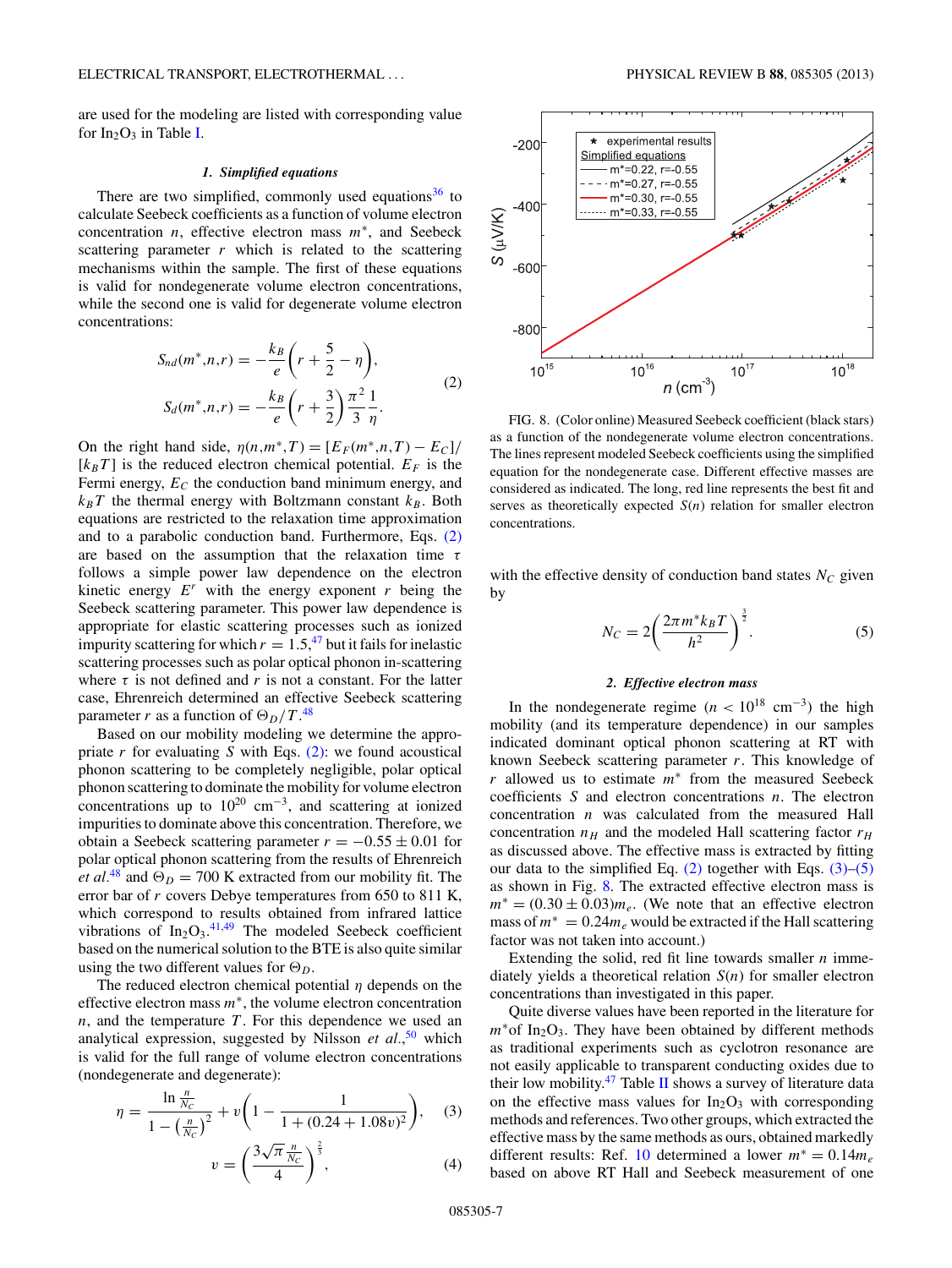<span id="page-7-0"></span>TABLE II. Survey of data on the effective mass values for UID  $In_2O_3$ . Apart from the method used in this study ("Hall + Seebeck"), spectroscopic ellipsometry ("Ellipsometry"), angular resolved photo electron spectroscopy of the conduction band ("ARPES"), and density functional theory ("DFT") were used in the given references. To reflect the density of states effective mass, we averaged the "ARPES" results of Ref. [51](#page-9-0) for the  $\Gamma$ P and  $\Gamma$ N directions,  $m_{\Gamma}^* =$  $(0.18 \pm 0.02) m_e$  and  $m_{\text{TN}}^* = (0.24 \pm 0.02) m_e$ , respectively.

| $m^*(m_e)$      | Method           | Ref.           |
|-----------------|------------------|----------------|
| 0.14            | $Hall + Seebeck$ | 10             |
| 0.55            | $Hall + Seebeck$ | $\overline{2}$ |
| 0.30            | Ellipsometry     | 52             |
| 0.22            | DFT calculation  | 31             |
| $0.21 \pm 0.03$ | <b>ARPES</b>     | 51             |
| 0.22            | <b>ARPES</b>     | 53             |
| $0.30 \pm 0.03$ | $Hall + Seebeck$ | This work      |

sample at essentially the same volume electron concentration and scattering exponent *r* as used by us. That sample was polycrystalline and no information on the mobility was given. Reference [2](#page-8-0) mentioned a significantly higher effective mass of  $m^* = 0.55m_e$ , but did not give any details on their modeling. The effective mass value extracted in our work is consistent with that found by ellipsometry. $52$  Results from angular-resolved photo electron spectroscopy  $(ARPES)^{51,53}$  $(ARPES)^{51,53}$  $(ARPES)^{51,53}$ are systematically smaller than this value but consistent with the DFT calculated value from Ref. [31.](#page-9-0) A possible explanation of the discrepancy of the experimental values for *m*<sup>∗</sup> by ARPES and our method or ellipsometry might be a different band structure at the  $In_2O_3$  surface (probed by ARPES) than in the bulk (probed by ellipsometry or our method). A comparison of the numerically modeled Seebeck coefficients in Fig. 9 demonstrates that at all electron concentrations *m*<sup>∗</sup> = 0.30*m*<sub>*e*</sub> better fits our experimental Seebeck results than  $m^* = 0.22m_e$ . Consequently, we propose a value of  $m^* = (0.30 \pm 0.03) m_e$ .

#### *3. Comparison of measured and modeled Seebeck coefficient*

Figure 9 shows the modeled Seebeck coefficient of  $In_2O_3$ as a function of the volume electron concentration using the two approaches discussed above. The charge of the ionized impurities is  $Z = 1$  for the samples doped with tin donors. The measured results (with  $n_H$  corrected by the modeled  $r_H$ to represent the true electron concentration) are also shown for comparison.

The simplified equations were evaluated for pure optical phonon scattering  $(r = -0.55)$  and for pure ionized impurity scattering  $(r = 1.5)$  separately. At electron concentrations lower than  $2 \times 10^{18}$  cm<sup>-3</sup> the simplified model for the nondegenerate regime  $[S_{nd}$  in Eqs. [\(2\)\]](#page-6-0) and optical phonon scattering describes the measured data well, which is in agreement with our mobility evaluations here and in Ref. [5.](#page-8-0) At concentrations greater than about  $10^{19}$  cm<sup>-3</sup> the experimental results are in between the theoretical curves of the degenerate regime  $[S_d$  in Eqs. [\(2\)\]](#page-6-0) for optical phonon scattering and ionized impurity scattering. With increasing doping concentration the measured Seebeck coefficient approaches the modeled one



FIG. 9. (Color online) Lines show the modeled Seebeck coefficients as a function of the volume electron concentration for  $In_2O_3$  at RT. The solid blue line with open triangles corresponds to the numerical solution of the BTE, taking into account POP scattering and IIS with fully ionized donors  $(n = N_D)$  and no compensating acceptors  $(N_A = 0)$ . The results of simplified approximations [Eqs. [\(2\)\]](#page-6-0) for nondegenerate and degenerate volume electron concentrations are also shown (red lines), with  $r = 1.5$  for IIS and  $r = -0.55$  for POP scattering. The vertical line denotes the Mott transition with the nondegenerate regime to the left and the degenerate regime to the right. Solid black stars correspond to measured Seebeck coefficients (cf. Fig. [2\)](#page-2-0). The inset (top left) shows an additional numerical solution of the BTE (solid blue triangle) with assumed compensation.

for ionized impurity scattering. This behavior reflects the increasing contribution of ionized impurity scattering, which is in agreement with our mobility evaluations. For electron concentrations between  $2 \times 10^{18}$  and  $10^{19}$  cm<sup>-3</sup>, i.e., around the Mott transition at  $n_{\text{Mott}} = 5.5 \times 10^{18} \text{ cm}^{-3}$ , neither  $S_{nd}$ nor  $S_d$  describes the measured data well. Hence the simplified equations [\(2\)](#page-6-0) are only valid well within the nondegenerate and degenerate regime, respectively, but none of them is valid around the Mott transition between both regimes.

Similar to the mobility, we find an excellent agreement of the Seebeck coefficient based on the numerical solution of the BTE and the measured results at volume electron concentrations up to  $10^{19}$  cm<sup>-3</sup> and including the Mott transition. For electron concentrations around  $10^{20}$  cm<sup>-3</sup>, however, the magnitude of the measured Seebeck coefficient is systematically larger than that of the modeled one. Increased ionized impurity scattering due to strong compensation (with a ratio of acceptor to donor concentration  $N_A/N_D = 0.5$ ) as shown in the inset of Fig. 9 could explain the difference but would result in a drastic discrepancy of the corresponding modeled mobility from the measured one (cf. triangle symbol in Fig. [7\)](#page-5-0). Strong compensation is therefore unlikely and a more likely reason is the underestimated mobility due to POP scattering around  $n = 10^{20}$  cm<sup>-3</sup>, that we already found with the mobility modeling: a stronger screened POP scattering would also increase the relative contribution of the IIS, which should move the modeled Seebeck coefficient towards the simplified case of only IIS (red dash-dot-dot line in Fig. 9), i.e., to a higher magnitude.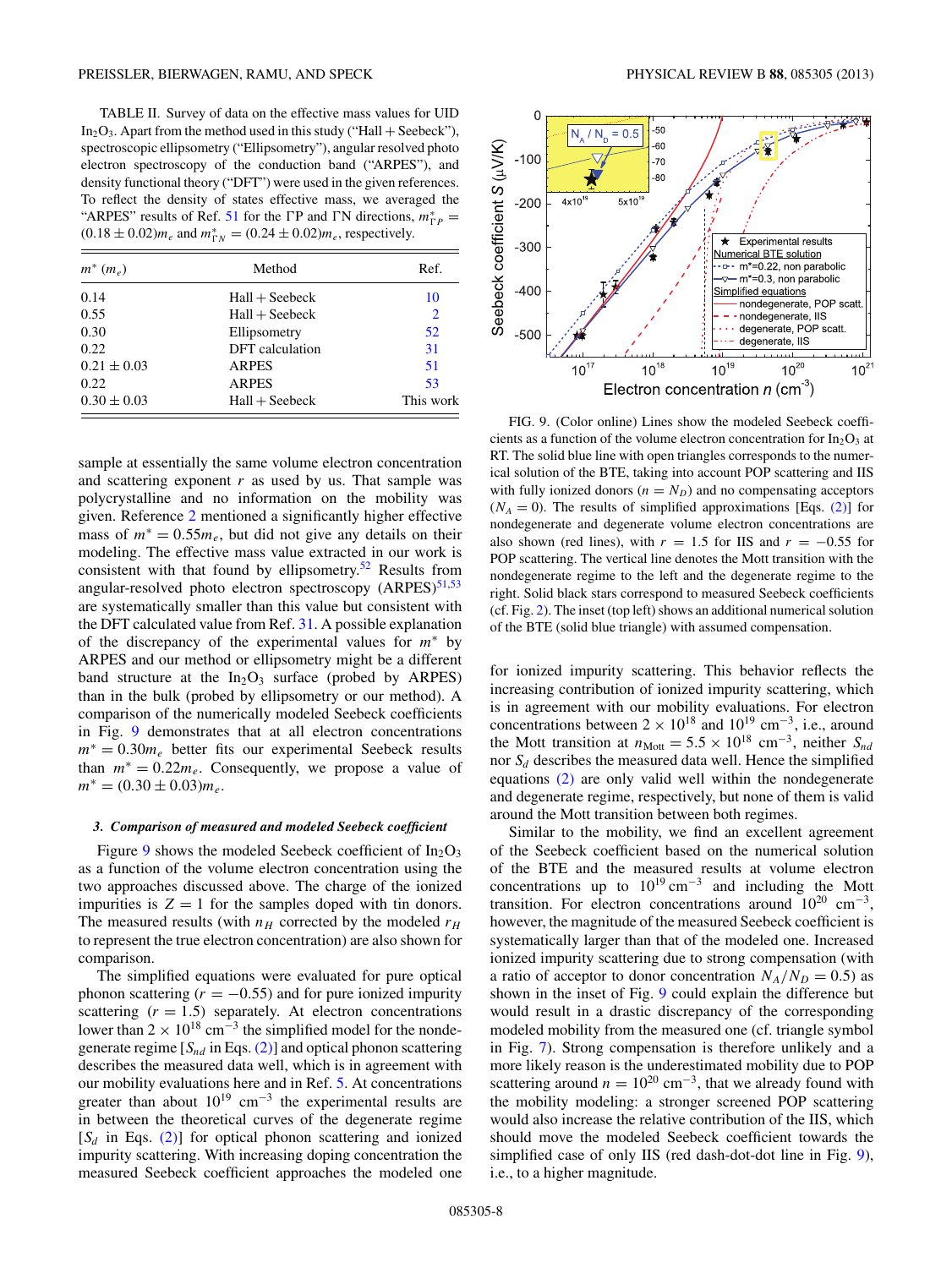### **V. SUMMARY**

<span id="page-8-0"></span>We presented a systematic study of room-temperature electron transport and electrothermal transport in  $In_2O_3$  as function of electron concentration *n*. The high quality and purity of our single-crystalline films allowed us to investigate previously unexplored, nondegenerate volume electron concentrations as low as  $10^{17}$  cm<sup>-3</sup> in unintentionally doped films. Electron concentrations up to  $10^{21}$  cm<sup>-3</sup> were realized by Sn doping. Room temperature Hall measurements and measurements of the Seebeck coefficient *S* in our films were performed for electron concentrations from  $10^{17}$  to  $10^{21}$  cm<sup>-3</sup>. An immediate, practical application of the measured relation  $S(n)$  is its use to estimate the volume electron concentration in other  $In_2O_3$  samples based on their measured Seebeck coefficient. This estimated volume electron concentration can help clarify if a sheet concentration measured by the Hall method represents a thick bulk or a true sheet carrier system. An additional temperature dependent Hall measurement of a high-mobility, low-electron-concentration sample above room temperature provided data to understand phonon scattering in  $In_2O_3$ .

Consistently fitting the electron mobility and Seebeck coefficient as function of electron concentration (or temperature) to a numerical solution of the Boltzmann transport equation allowed us to determine the main scattering mechanisms, their parameters, and the effective electron mass as follows.

(i) Phonon scattering and ionized impurity scattering sufficiently well describe the measured data for samples with the highest mobility (which are less influenced by structural defects or compensating impurities) at each electron concentration.

(ii) Polar optical phonon scattering, best described by a Debye temperature of  $\Theta_D = 700$  K and  $N_{\text{OPML}} = 1.33$ phonon modes, is the dominant phonon scattering mechanism which limits the room-temperature drift mobility 190 cm<sup>2</sup>/V s. Acoustic deformation potential scattering is negligible.

(iii) Ionized impurity scattering with doubly ionized donors best describes the unintentionally doped samples, whereas singly ionized donors best describe Sn-doped samples, which supports our assumption of oxygen vacancies to act as shallow donors in the unintentionally doped samples.

(iv) The Hall scattering factor  $r_H$ , which relates Hall mobility and concentration to drift mobility and electron concentration, has been extracted, It is non-negligible  $(>1.1)$  below  $n = 10^{19}$  cm<sup>-3</sup>. The maximum roomtemperature Hall mobility, limited by phonon scattering, is  $270 \text{ cm}^2/\text{V s}.$ 

(v) An effective electron mass of  $m^* = 0.30 \pm 0.03$  times the free electron mass best describes the measured Seebeck coefficient.

The numerical solution of the Boltzmann transport equation provides excellent agreement to the measured data up to electron concentrations of  $10^{19}$  cm<sup>-3</sup>, and qualitatively explains the plateau or local maximum of the electron mobility around electron concentrations of  $10^{20}$  cm<sup>-3</sup> by the combined effect of increasing scattering due to ionized impurities and decreasing scattering due to increasing screening of optical phonons. A systematic deviation of experimental data to higher mobilities and higher magnitude Seebeck coefficient at these concentrations would be consistent with a quantitatively underestimated screening of polar optical phonons.

The  $In_2O_3$  Seebeck coefficient was additionally compared to the widely used, simplified equations for either nondegenerate or degenerate volume electron concentrations. A simplified equation together with the Seebeck scattering parameter *r* = −0.55, corresponding to the Debye temperature for POP scattering in  $In_2O_3$ , describes our nondegenerate samples very well, and was used to provide a theoretical estimate of the Seebeck coefficient for lower electron concentrations than experimentally realized in this work. At degenerate electron concentrations, the simplified equation using  $r = -0.55$  (POP scattering) and  $r = 1.5$  (ionized impurity scattering) describes the upper and lower bound of the Seebeck coefficient well. The simplified equations proved invalid around the Mott transition at  $n_{\text{Mott}} \approx 5.5 \times 10^{18} \text{ cm}^{-3}$  from nondegenerate to degenerate electron concentrations, whereas the numerical solution of the Boltzmann transport equation described this region very well.

#### **ACKNOWLEDGMENTS**

We would like to thank K.-J. Friedland for critically reading the manuscript and Tom Mates for support with the SIMS measurements. Additional theoretical insights by Aron Walsh, Péter Ágoston, and Jasprit Singh are gratefully acknowledged. This work was supported in part by the National Science Foundation NSF MRSEC and MWN Programs under Awards No. DMR05-20415 and No. DMR09-09203. A portion of this work was done in the UCSB nanofabrication facility, part of the NSF-funded NNIN network. O.B. was supported by a grant from the AFOSR Award No. FA9550-08-1-0461. We wish also to thank John E. Bowers (ECE Department, UCSB) for helpful discussions. A.T.R. acknowledges support by the Center for Energy Efficient Materials, an Energy Frontier Research Center funded by the US Dept. of Energy, Office of Basic Energy Sciences, under Award No. DE-SC0001009.

- <sup>1</sup>Z. Galazka, K. Irmscher, M. Pietsch, T. Schulz, R. Uecker, D. Klimm, and R. Fornari, [CrystEngComm.](http://dx.doi.org/10.1039/c2ce26413g) **15**, 2220 [\(2013\).](http://dx.doi.org/10.1039/c2ce26413g)
- 2R. L. Weiher, J. Appl. Phys. **33**[, 2834 \(1962\).](http://dx.doi.org/10.1063/1.1702560)
- 3O. Bierwagen, M. E. White, M. Y. Tsai, and J. S. Speck, [Appl. Phys. Lett.](http://dx.doi.org/10.1063/1.3276910) **95**, 262105 (2009).
- 4O. Bierwagen and J. S. Speck, J. Appl. Phys. **107**[, 113519 \(2010\).](http://dx.doi.org/10.1063/1.3415539)
- 5O. Bierwagen and J. S. Speck, [Appl. Phys. Lett.](http://dx.doi.org/10.1063/1.3480416) **97**, 072103 [\(2010\).](http://dx.doi.org/10.1063/1.3480416)
- 6R. B. H. Tahar, T. Ban, Y. Ohya, and Y. Takahashi, [J. Appl. Phys.](http://dx.doi.org/10.1063/1.367025) **83**[, 2631 \(1998\).](http://dx.doi.org/10.1063/1.367025)
- 7T. Koida and M. Kondo, J. Appl. Phys. **99**[, 123703 \(2006\).](http://dx.doi.org/10.1063/1.2203722)

<sup>\*</sup> Also at Materials Department, University of California, Santa Barbara, CA 93106, USA; bierwagen@pdi-berlin.de

<sup>8</sup>O. Bierwagen, S. Choi, and J. S. Speck, [Phys. Rev. B](http://dx.doi.org/10.1103/PhysRevB.84.235302) **84**, 235302 [\(2011\).](http://dx.doi.org/10.1103/PhysRevB.84.235302)